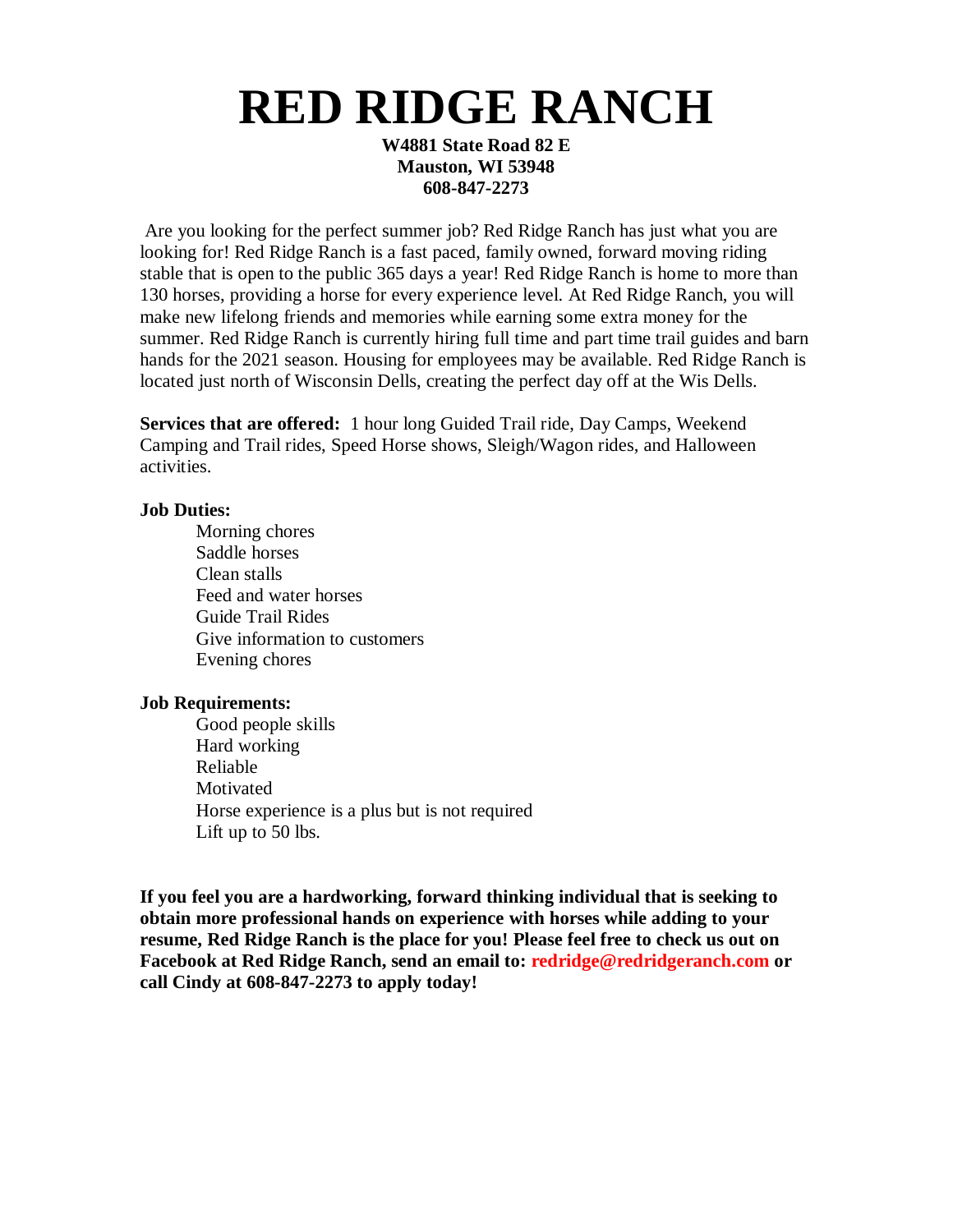### ndication for Employment Franch Red Ridge Ranch Application for **Employment**<br>W4881 Hwy 82

Date

# **Personal Information: Email Address\_\_\_\_\_\_\_\_\_\_\_\_\_\_\_\_\_\_\_\_\_\_\_\_\_\_\_**

| How long have you lived at this address:                                       |  |                                                       |
|--------------------------------------------------------------------------------|--|-------------------------------------------------------|
| Social Security Number:                                                        |  |                                                       |
|                                                                                |  |                                                       |
| Evening phone:                                                                 |  |                                                       |
| Are you a U.S. Citizen: Yes / No Are you over the age of 18: Yes / No Age_____ |  |                                                       |
|                                                                                |  | If not are you able to obtain a work permit: Yes / No |
| In Case of an Emergency Notify:                                                |  |                                                       |
| First Name: Middle: Middle: Last:                                              |  |                                                       |
|                                                                                |  |                                                       |
|                                                                                |  |                                                       |
| Phone number:                                                                  |  |                                                       |
|                                                                                |  |                                                       |

# **Availability**

| Position applying for:                                        | _Date you can start:_           |
|---------------------------------------------------------------|---------------------------------|
| Type of Employment Desired: Part Time / Full Time / Temporary |                                 |
| Expected Wage:                                                | Total Hours available per week: |

|           | Sunday |  | Monday   Tuesday   Wednesday   Thursday   Friday |  | Saturday |
|-----------|--------|--|--------------------------------------------------|--|----------|
| AM        |        |  |                                                  |  |          |
| <b>PM</b> |        |  |                                                  |  |          |

| Have you ever been convicted of a felony: Yes / No |
|----------------------------------------------------|
| If yes, please explain:                            |
|                                                    |
|                                                    |

\_\_\_\_\_\_\_\_\_\_\_\_\_\_\_\_\_\_\_\_\_\_\_\_\_\_\_\_\_\_\_\_\_\_\_\_\_\_\_\_\_\_\_\_\_\_\_\_\_\_\_\_\_\_\_\_\_\_\_\_\_\_\_\_\_\_\_\_\_\_\_\_\_

| Do you have a valid driver's license? Yes / No                 |  |
|----------------------------------------------------------------|--|
| Do you have reliable transportation to and from work? Yes / No |  |
| If no, how do you plan to get to and from work?                |  |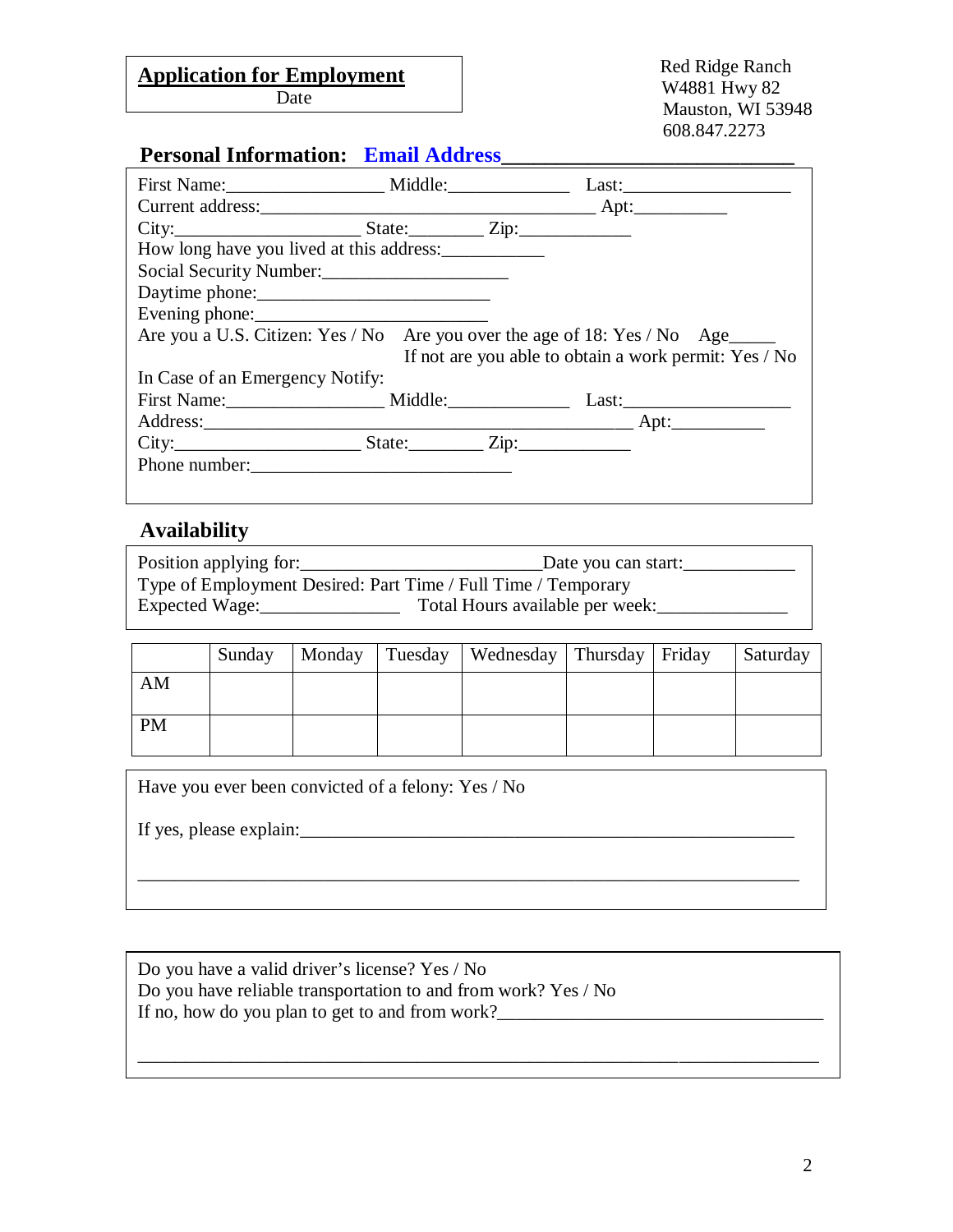Red Ridge Ranch W4881 Hwy 82 Mauston, WI 53948 608.847.2273

## **Education**

|                                                 | High school | College/ UW | Other/Tech |
|-------------------------------------------------|-------------|-------------|------------|
| Last year completed                             | 9/10/11/12  | 1/2/3/4     | 1/2/3/4    |
| GED/Diploma/Degree                              |             |             |            |
| Extracurricular<br>Activites, Clubs,<br>Hobbies |             |             |            |

Are you involved in any activities that would cause a schedule conflict?: Yes / No If yes, please explain:

\_\_\_\_\_\_\_\_\_\_\_\_\_\_\_\_\_\_\_\_\_\_\_\_\_\_\_\_\_\_\_\_\_\_\_\_\_\_\_\_\_\_\_\_\_\_\_\_\_\_\_\_\_\_\_\_\_\_\_\_\_\_\_\_\_\_\_\_\_\_\_\_

\_\_\_\_\_\_\_\_\_\_\_\_\_\_\_\_\_\_\_\_\_\_\_\_\_\_\_\_\_\_\_\_\_\_\_\_\_\_\_\_\_\_\_\_\_\_\_\_\_\_\_\_\_\_\_\_\_\_\_\_\_\_\_\_\_\_\_\_\_\_\_\_

\_\_\_\_\_\_\_\_\_\_\_\_\_\_\_\_\_\_\_\_\_\_\_\_\_\_\_\_\_\_\_\_\_\_\_\_\_\_\_\_\_\_\_\_\_\_\_\_\_\_\_\_\_\_\_\_\_\_\_\_\_\_\_\_\_\_\_\_\_\_\_\_

Do you have any specialized training or skills that will benefit this position?:

## **Personal**

In addition to your work history, list any other job-related experiences, skills, or qualifications

\_\_\_\_\_\_\_\_\_\_\_\_\_\_\_\_\_\_\_\_\_\_\_\_\_\_\_\_\_\_\_\_\_\_\_\_\_\_\_\_\_\_\_\_\_\_\_\_\_\_\_\_\_\_\_\_\_\_\_\_\_\_\_\_\_\_\_\_\_\_\_\_\_\_\_

you would like us to consider.